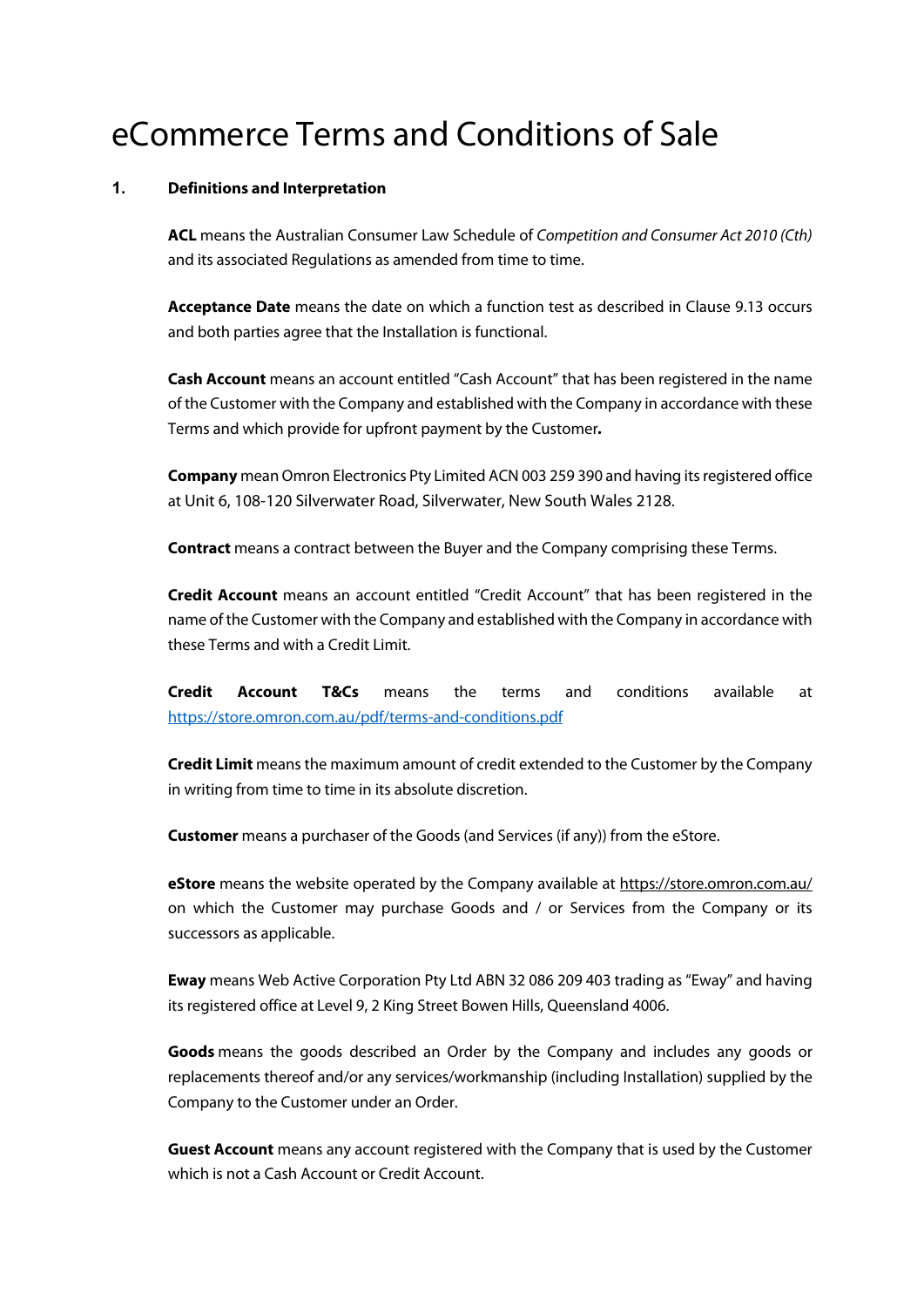**GST** means the goods and services tax imposed by the GST Act.

**GST Act** means *New Tax System (Goods and Services Tax) Act 1999* and its associated Regulations as amended.

**Installation** means installation work which the Company has agreed to carry out as part of an Order in the terms specified by the Company in the Order.

**Order** means an offer made by the Customer in response to an invitation to treat made by Company via the eStore.

**Person** means any natural or non-natural person such as a corporation.

**PPSA** means the *Personal Property Securities Act 2009 (Cth)* and its associated Regulations as amended from time to time.

**Services** means services set out in an Order.

**Related Body Corporate** has the meaning given to the term in the *Corporations Act 2001* (Cth)**.**

**Statement Date** means the date on which all the requirements in clause **3.8** are met.

**Tax Invoice** means an invoice that complies with the GST Act.

**Terms** means these terms and conditions of sale as amended from time to time.

**Wrongful Actor** means any Person who has:

- a. fraudulently:
	- i. established a Cash Account, Credit Account or Guest Account in the name of a Customer; or
	- ii. placed an Order through a Cash Account, Credit Account or Guest Account registered in the name of a Customer; or
- b. has otherwise:
	- i. established a Cash Account, Credit Account or Guest Account in the name of a Customer; or
	- ii. placed an Order through a Cash Account, Credit Account or Guest Account registered in the name of a Customer,

without the implicit or express authorisation of the Customer.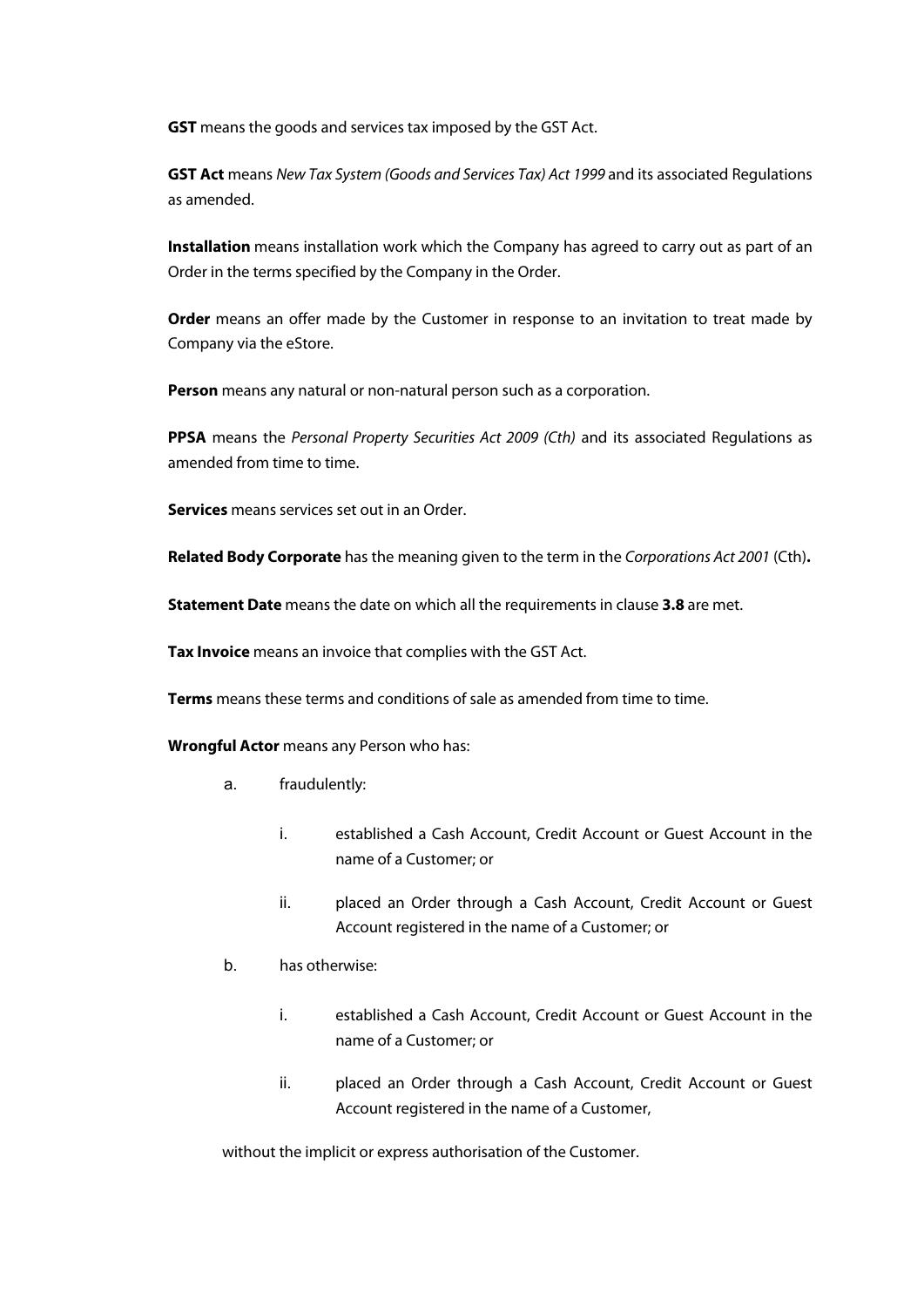Words importing the singular are to include the plural and vice versa and words importing one gender are to include the other gender.

These conditions shall apply to every Contract entered into with the Company except as varied by express agreement in writing signed by an authorised person on behalf of the Company. The headings are for convenience only and shall not affect construction of these Terms. References to the provision of any statute or legislation shall be construed as reference to such statute or legislation as amended, consolidated or re-enacted (without substantial amendment) from time to time.

# **2. Terms of Sale & Credit**

- 2.1 These Terms govern all contracts for the sale or supply of Goods and / or Services by the Company to the Customer via the eStore. If a Customer does not accept these Terms, they must refrain from using the eStore or making a purchase on the eStore.
- 2.2 In respect of all circumstances related to the sale or supply of Goods and / or Services by the Company to the Customer via the eStore, these Terms will prevail to the extent there is any inconsistency or ambiguity between these Terms and any other terms and conditions established by the Company (including, but not limited to, the Credit Account T&Cs).

# **3. Orders and ordering**

- 3.1 The Customer should carefully preview any proposed Orders before adding them to their shopping cart and proceeding with an Order.
- 3.2 Representations of Goods and / or Servicesforsale made by the Company via the eStore constitutes an invitation to treat upon these Terms.
- 3.3 A quotation by the Company does not constitute an offer. Quotations are valid for a period of thirty (30) days from date of issue, and may be withdrawn by the Company at any time. If no quotation is rendered, the price set out on the eStore at the date of delivery of Goods shall apply.
- 3.4 The Customer's order to the Company (in whatever manner communicated) is an offer to enterinto a contract upon these Terms. Acceptance occurs and the Contractisformed only upon the Company dispatching to the Customer its acknowledgement of order as set out in Clause 3.10 below. Any terms or conditions proffered at any time by the Customer are hereby excluded.
- 3.5 The Customer and the Company may enter into a Contract by the Customer making an offer via the eStore to purchase Goods and / or Services at the price advertised on the eStore or reflected in a quotation by: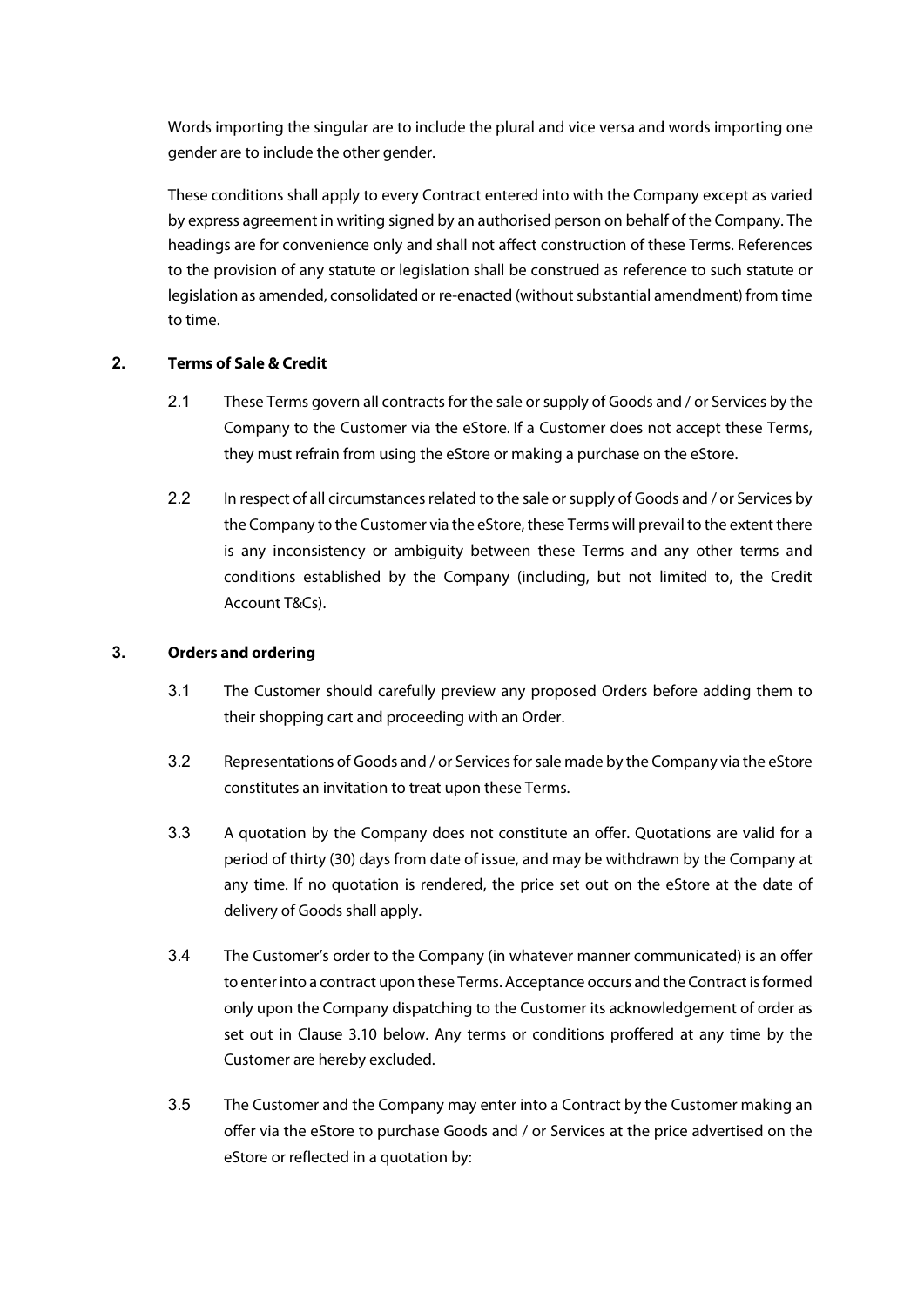- a. placing an electronic Order for the Goods and / or Services using the eStore;
- b. confirming the Order details in accordance with the procedure on the eStore;
- c. paying for the Order through the applicable method:
	- i. if the Customer has used a Credit Account to place an Order, complying with the payment terms applicable to the Credit Account provided in clause 5 of these Terms; or
	- ii. if the Customer has used a Guest Account or Cash Account to place an Order, making payment in full (plus any applicable delivery and handling charges) on the eStore; and
- d. the acceptance of that offer by the Company.
- 3.6 Once the Customer has placed an Order, they cannot cancel, vary, amend or revoke that Order, unless expressly provided for in these Terms or without the express written consent of an authorised person on behalf of the Company and subject to Clause 3.7 below.
- 3.7 If the Company agrees to any cancellation by the Customer (which it may refuse to do so in its absolute discretion), the Customer shall indemnify the Company in full against all expenses incurred or losses suffered by the Company as a result of such cancellation less such any residual value as determined by the Company in its absolute discretion.
- 3.8 When entering into a Contract via the eStore, the Customer will be taken to have communicated their offer to purchase the Goods and / or Services only when:
	- a. any requirements set out in these Terms have been met;
	- b. the electronic instruction containing the Offer from the Customer is entered and recorded in the Company's database;
	- c. a record is created and stored in the Company's database; and
	- d. either of the following has occurred:
		- i. if the Customer has used a Cash or Guest Account to place the Order, the Company receives in its payment in full (including any applicable delivery and handling charges, taxes or surcharges) for the Order and confirmation of that payment is received by the Company; or
		- ii. ii. if the Customer has used a Credit Account to place an Order, complying with the payment terms applicable to the Credit Account provided in clause 5 of these Terms.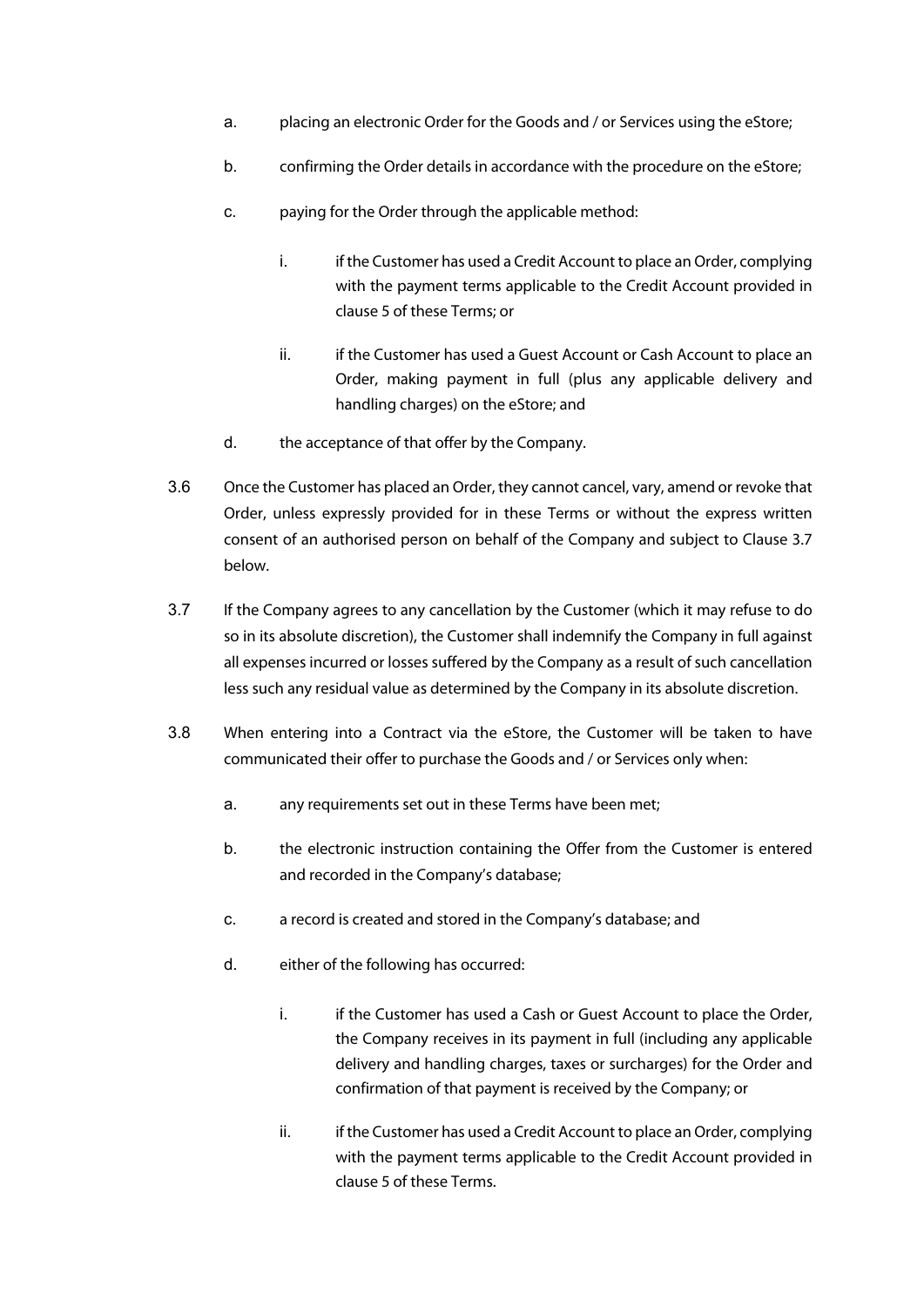- 3.9 The Customer acknowledges that:
	- a. the transmission of their offer or the confirmation of any payment, made through an electronic instruction may not be received by the Company for reasons beyond either parties' reasonable control including but not limited to, electronic failure, mechanical, software, computer, or telecommunications, or the omission or failure of third party website providers or systems;
	- b. to the extent permitted by law, the Company is not liable to the Customer in any way for any loss or damage at all and however caused, arising directly or indirectly in connection with the transmission of an electronic instruction through the eStore, or any failure to receive an electronic instruction for whatever reason;
	- c. the Company may act on and process all completed electronic instructions transmitted or issued through the eStore without further consent from or reference to the Customer or without the Customer receiving the confirmation of order provided in clause 3.10 below; and
	- d. the Company may treat an electronic instruction as authentic and is under no obligation to investigate the authenticity or authority of persons issuing or transmitting such electronic instructions, or to verify the accuracy and completeness of such electronic instructions.
- 3.10 The Customer will receive an emailed acknowledgement of order from the Company as soon as practicable after the Customer has confirmed their Order and payment has been received by the Company.
- 3.11 If the Order is not accepted by the Company, the Company will notify the Customer to arrange for a full refund of any payment made by the Customer to be processed.
- 3.12 The Company may, in its sole and absolute discretion, accept or reject any offer made by a Customer for any reason (or no reason).
- 3.13 Any representations made about stock availabilities are accurate to the last known stock level and are subject to change. If the Company cannot supply a particular Good and / or Service, the Company will notify the Customer as soon as possible and arrange for a full refund of the Order.
- 3.14 The Customer is obliged to provide the Company with complete, current, and accurate billing and contact information when submitting an Order. Failure to do so may result in the Order not being accepted by the Company.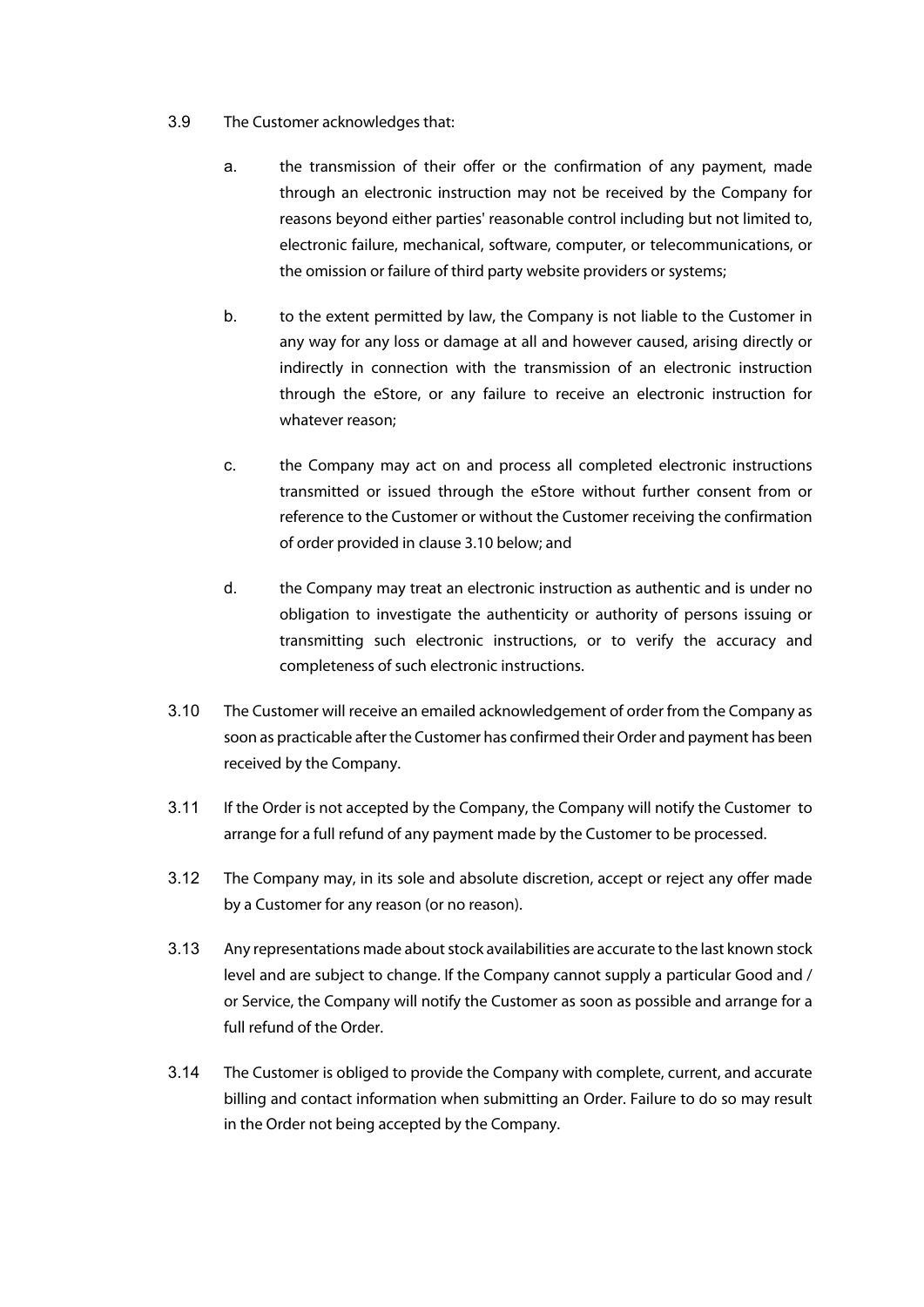- 3.15 The Customer is obliged to provide the Company with accurate and complete shipping details when completing an Order. Without limiting the generality of clause 7.2, under no circumstances shall the Company be liable for any loss, damage or delay occasioned to the Customer arising from late or non-delivery or late installation of the Goods and / or Services due to the Customer's provision of incorrect or incomplete shipping details at the time of submitting an Order.
- 3.16 The Company will be deemed to have accepted the Customer's Order when the Order is delivered to the Customer's specified delivery address.
- 3.17 The customer shall not assign the benefit of the Contract without the Company's prior written consent.

# **4. Price**

- 4.1 The prices included on the eStore are based on the Company's estimated cost of production, manufacture or supply at the time an Order is submitted by the Customer and are subject to alteration without notice to the Customer.
- 4.2 Unless specifically stated otherwise, all prices are exclusive of GST and, where applicable, any surcharge. If the whole or any part of any payment is the consideration for a taxable supply, the payer must pay to the payee an additional amount equal to the GST applicable to the supply subject to the payee providing a tax invoice. All prices are expressed in Australian dollars unless expressly stated otherwise.
- 4.3 Images of Goods and / or Services shown without any advertised or stated price beside that image are not offered for sale.
- 4.4 Unless otherwise stated, any accessories shown in any image of Goods and / or Services are not included in the price.
- 4.5 The Company reserves the right to correct any errors published on the eStore.
- 4.6 Where the Customer has been overcharged with respect to an Order due to an error in the price published on the eStore for the Goods and / or Services, the Company will provide a refund to the Customer for the difference between the actual and mistaken price of relevant Goods and / or Services. Apart from receiving such a refund, the Customer will have no further rights against the Company in these circumstances.

# **5. Payment for Credit Accounts**

5.1 This clause 5 only applies to Customers who have submitted, and has been accepted by the Company, an Offer via a Credit Account.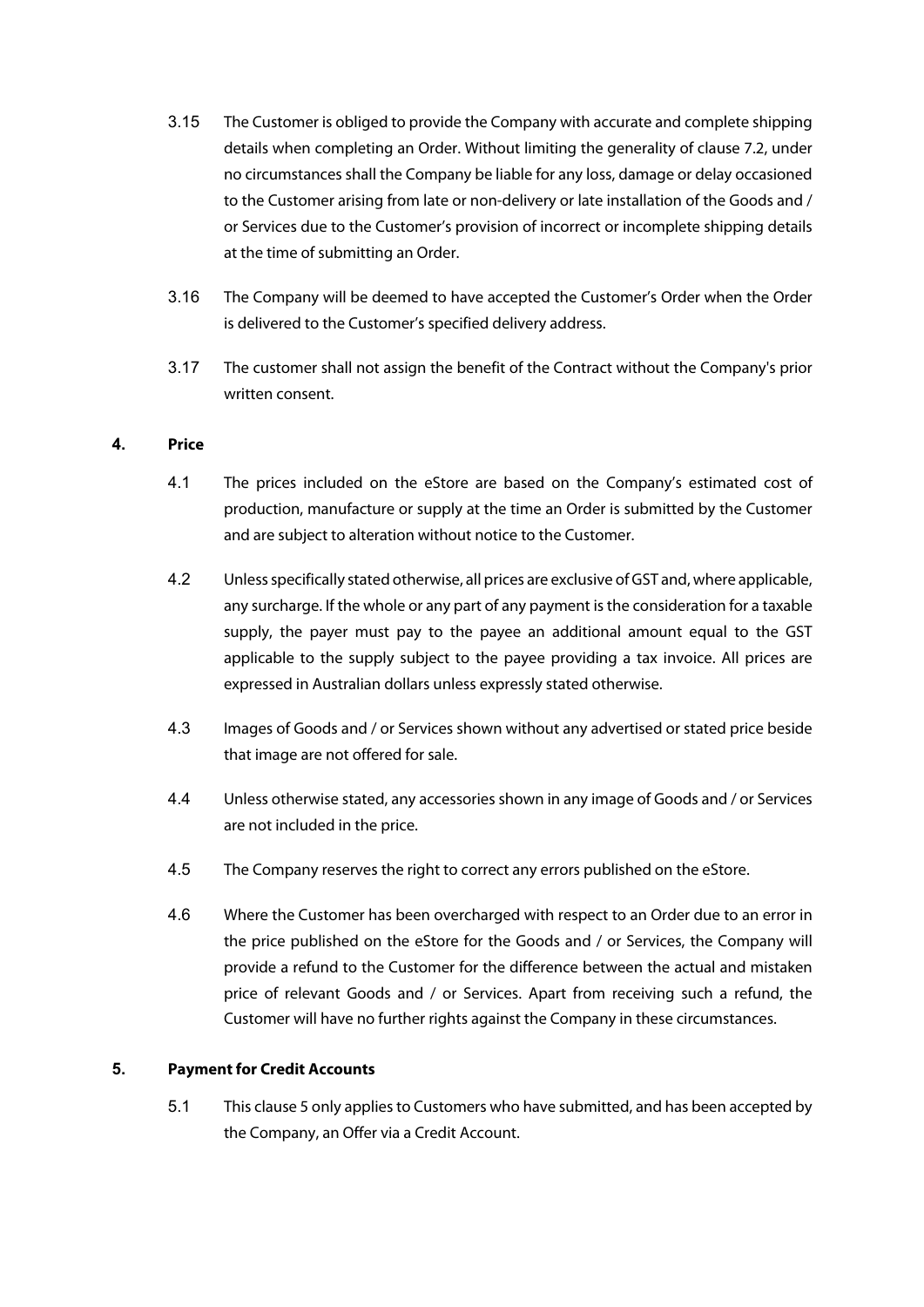- 5.2 The terms of payment are strictly thirty (30) days from the Statement Date, however the Company may, at any time vary the terms of payment including to require payment in full prior to delivery and/or installation should the credit worthiness of the Customer become, in the Company's sole opinion, unsatisfactory.
- 5.3 The terms of payment for training and services are strictly seven (7) days from the Statement Date. Training will not commence if payment for the course is not received in full prior to the scheduled training date.
- 5.4 Costs (legal or otherwise), stamp duties or other expenses reasonably incurred by the Company in respect of collecting any money due by the Customer to the Company and remaining unpaid in compliance with these Terms shall be paid by the Customer on demand.
- 5.5 The Customer will indemnify the Company on demand against all costs, charges, expenses and legal costs (on an indemnity basis) incurred by the Company in recovering sums owed (as provided by these Terms and in clauses 3, 8 and 15 in the Credit Account T&C's) by the Customer to the Company.

# **6. Payment for Guest Accounts and Cash Accounts**

- 6.1 This clause 6 only applies to Customers who have submitted, and has been accepted by the Company, an Offer via a Guest Account or a Cash Account.
- 6.2 All payments must be received by the Company in full two (2) days prior to the agreed date for delivery.
- 6.3 Payments for Guest or Cash Accounts must be made via the Eway*,* payment gateway, facilities accessible via the eStore and will be subject to any terms and conditions of Eway.

# **7. Delivery and installation**

- 7.1 Delivery dates are estimates only. Unless otherwise stated, delivery periods commence from the date of Acknowledgement of Order. Time of delivery is not of the essence of the Contract.
- 7.2 The Company shall use its reasonable endeavours to deliver the Goods by any stated or agreed delivery date(s), but may suspend or delay delivery and shall not be liable for any loss or damage howsoever arising in the event of late or non-delivery of Goods or late installation of the Goods and / or Services and/or any instalment due to any occurrence whatsoever beyond its control. The Customer shall not be entitled to refuse to accept late delivery or treat late delivery as a breach of contract.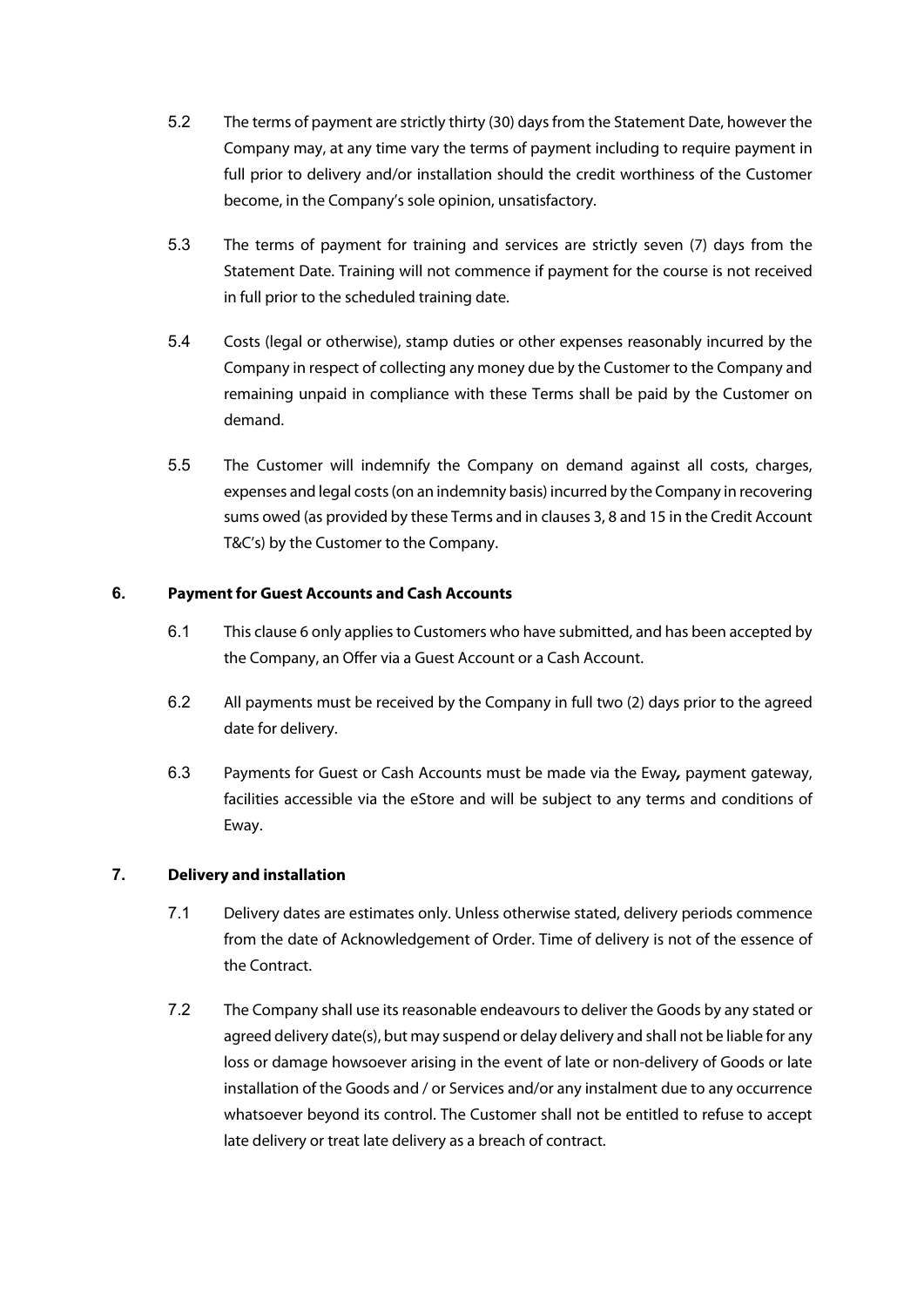- 7.3 The Customer shall inspect the Goods upon delivery and shall, within fourteen (14) days of delivery, give notice in writing to Company of any matter or thing by which the Customer alleges that the Goods are defective. Failing such notice and, to the extent permitted by Law, the Goods shall be deemed to have been delivered and accepted by the Buyer.
- 7.4 The Customer will be required to be available in person to accept delivery of their Order or by Customer's appointed agent provided such agent is notified to OMRON 5 days prior to the proposed date for delivery. In the event that the Customer is unable or unwilling to accept delivery of the Goods on the agreed delivery date, then the Customer shall be liable for all reasonable storage costs, charges, expenses and additional delivery charges incurred by the Company, such amount to be paid prior to delivery.
- 7.5 Delivery shall take place and risk shall pass upon the earliest of the following:
	- a. the Company handing the Goods to the Customer or its previously notified and accepted agent at the Customer's premises as notified to the Company with the Order; or
	- b. the Goods leaving the Company's premises as notified and directed to the Company by the Customer; or
	- c. on the eighth day following notification to the Customer that the Goods are ready for dispatch.
- 7.6 The Company may at its option deliver by instalments (which will be accompanied by an invoice for the part delivery) and each instalment shall be deemed to be sold under a separate contract on these Terms. Failure of the Company to deliver or lateness of any delivery or non-delivery of any instalment shall not entitle the Customer to cancel or rescind the balance of the Order. In the event of the Customer defaulting in making payment in any instalments, the Company, in its absolute discretion, may elect to treat the default as a breach of the Contract relating to each other instalment.

# **8. Loss or Damage in Transit**

The Company shall not be liable for loss or damage to Goods in transit unless:-

- a. the loss or damage occurs prior to delivery at the Customer's premises; and either
- b. damage or shortage is reported within three (3) days of delivery at the Customer's premises; and
- c. in the case of total loss, non-arrival is notified to the Company within seven (7) days after the delivery date notified to the Customer by the Company.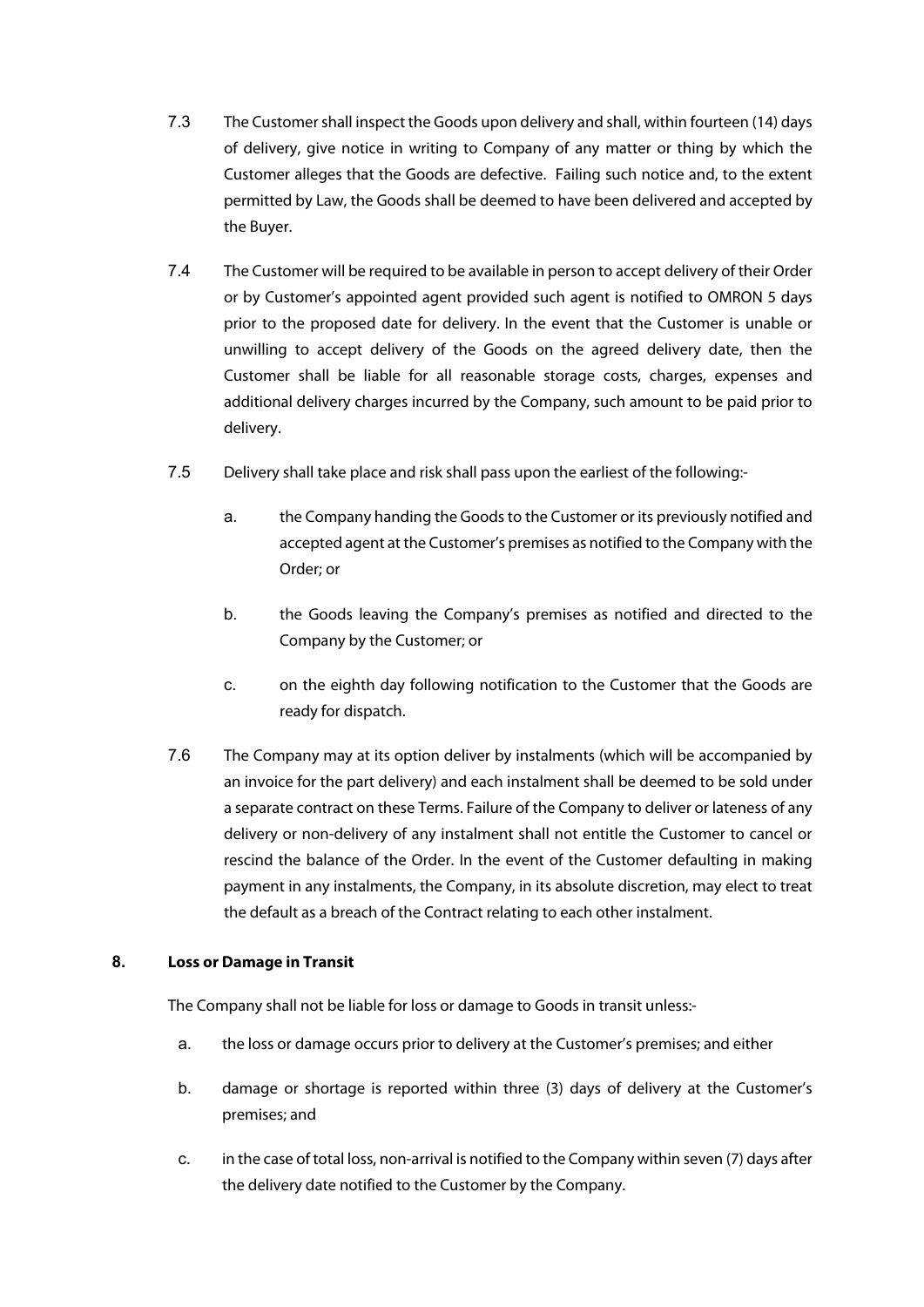## **9. Installation**

- 9.1 The Company will not be liable for any loss, damage or delay arising from any late Installation where the Company has not, in whole or part, had any part in the late Installation. The Customer warrants that all necessary consents (for instance, from building management, neighbours, and local authorities) or authorisations required for the proper completion of Installation work has been obtained or will be obtained prior to installation at the Customer's expense.
- 9.2 The Customer alone is responsible from obtaining and complying with all necessary consents and authorisations required for the proper completion of the Installation work.
- 9.3 Any costs incurred by the Customer, including arranging an alternate time for Installation arising from the failure by the Customer to obtain and comply with all necessary consents and authorisations required for the proper completion of the Installation work, are solely the responsibility of the Customer.
- 9.4 The Installation will take place during normal working hours, namely Monday to Friday 8:30AM to 5PM AEDT/AESDT (as applicable), not including public holidays in the State in which the Installation is to occur. The Company may at its discretion work outside of these hours, provided that the parties agree in advance on an additional hourly rate for the extra hours of work performed by the Company.
- 9.5 The Company will, at its own discretion, be entitled to suspend the Installation where materials that are reasonably deemed to be hazardous to health, such as Asbestos or lead paint, environmental issues or dangerous or inclement weather, are discovered by the Company at the site of Installation.
- 9.6 The Company will not be liable for any errors in the Installation work that are caused by incorrect data (in part or in whole) provided by or on behalf of the Customer to the Company.
- 9.7 The Company will not be liable for specification or design errors (in part or in whole) provided such specification or design is provided by or on behalf of the Customer to the Company.
- 9.8 The Customer must inform the Company five (5) full days in advance of any electronic or other systems that may be affected by the Installation work and the Customer must take the necessary measures to prevent or protect such systems. The Company is not liable for any loss or damage that arises from this clause.
- 9.9 The Customer must, in accordance with the *Workplace Health and Safety Act 2011* (Cth), provide a safe working environment for the personnel undertaking the Installation.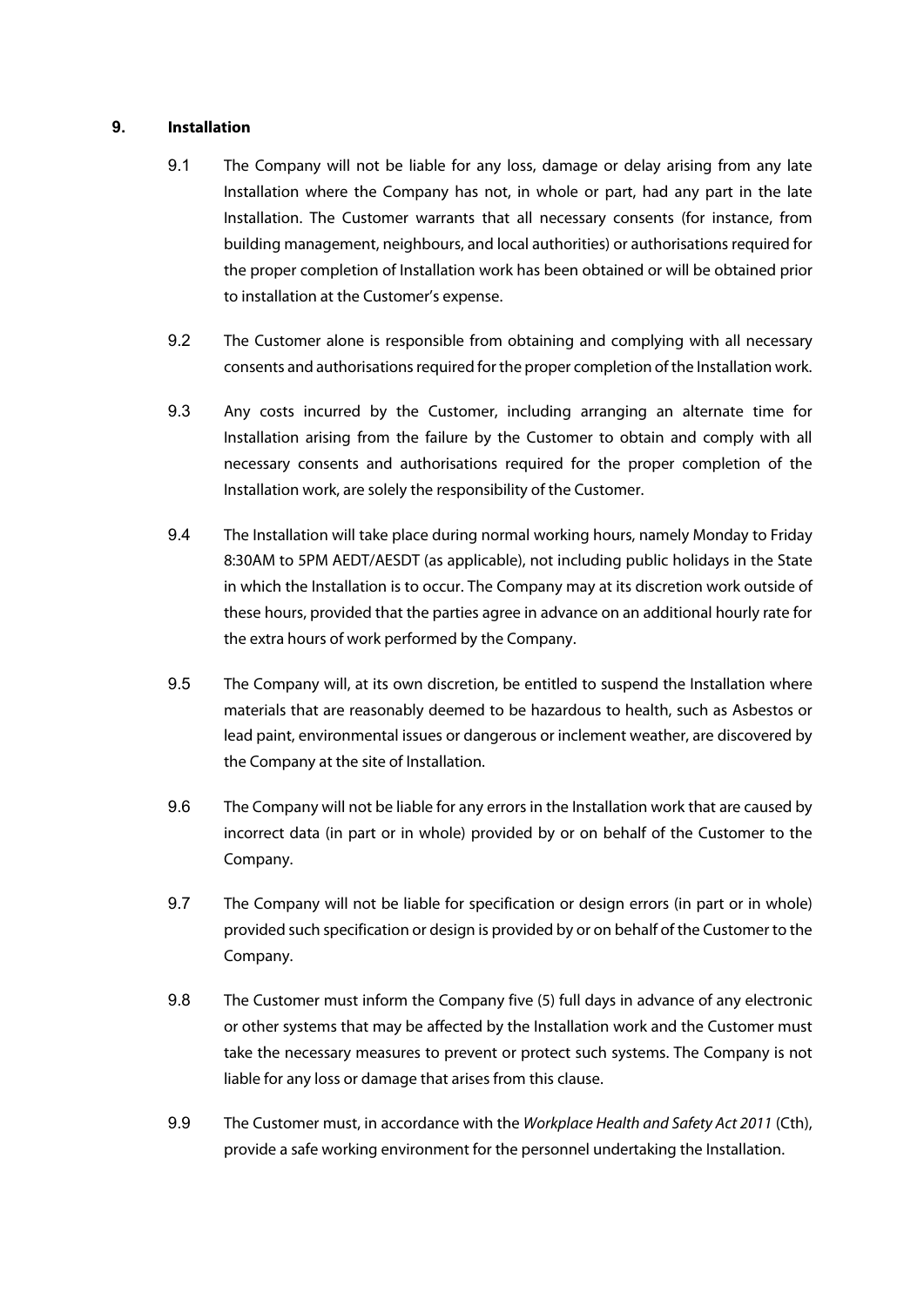- 9.10 The Company must first notify the Customer of any fixtures, furniture and or fittings at the property that need to be moved to undertake the Installation work. After the Customer gives the consent or instruction to move such fixtures, furniture and or fittings items, the Company will have no liability for any loss or damage caused by their removal (expect where such damage is caused by negligence on the part of the Company).
- 9.11 The Company will be permitted to store materials and items at the Customer's site that are reasonably necessary for the performance of Installation and the Customer shall take reasonable care of those items. Such Installation materials remain the property of the Company.
- 9.12 If the conditions of the actual working environment are different from the conditions previously communicated or represented by the Customer to the Company, the Company will discuss with the Customer a new proposed Installation date and reserves the right renegotiate the price for the installation or to cancel the order*.* Any costs incurred by the Company, including additional labour costs to arrange an alternate time for Installation date arising from the failure by the Customer to provide correct information on the conditions at the Installation site will be solely the responsibility of the Customer.
- 9.13 The provision of the Installation work will end with a function test conducted by both the personnel of the Company and the Customer at the site of the Installation. The Customer must accept the Installation work and sign the acceptance report and / or other form of relevant documentations as soon as the Installation work has been completed and both parties are satisfied with the result of the function test. Approval will not be unreasonably withheld by the Customer.
- 9.14 Subject to clauses 9.2, 9.6, 9.6, 9.8, 9.8, 9.9, 9.11, and 9.13, if it is found during the function test that the Installation work has not been properly carried out, the Company will be obliged to rectify the defect in connection with the Installation at its own expense.
- 9.15 Subject to law, after agreement of a successful function test by both parties, the Company will provide a repair service to rectify any defect that is identified by the Customer and notified to the Company at 1300 766 766 within three (3) months after the Acceptance Date. The Company accepts no liability if in the Company's opinion, any purported defect is caused by any modification work undertaken by any other party to any part of the Installation.
- 9.16 Other than as required by law, the Company may at its sole discretion provide repair or maintenance service to Installation at a separate rate for any defective claim that is raised after the three (3) months period stated in clause 9.15. The Company will provide an estimate of costs and fees for prior agreement by the Customer.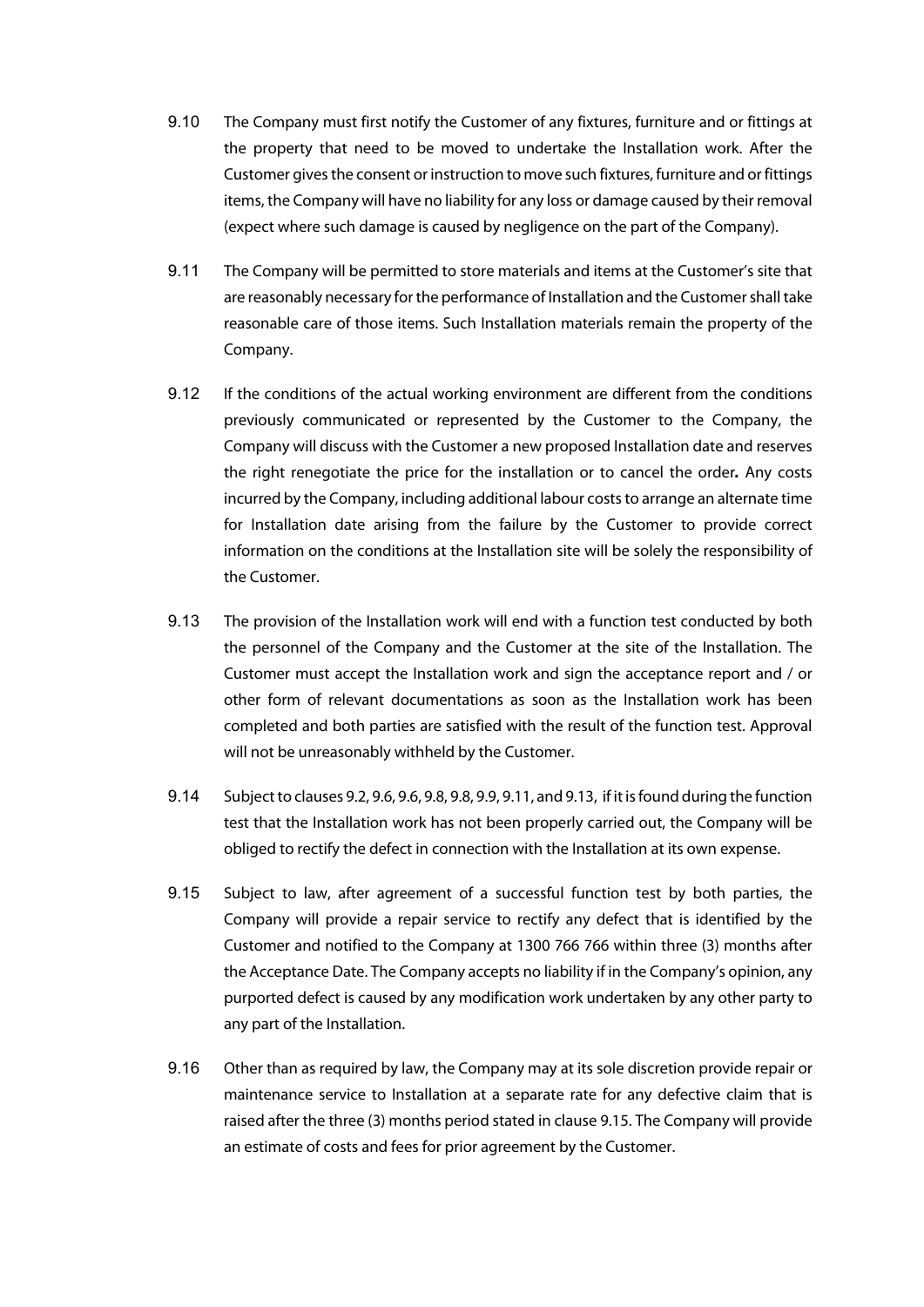## **10. Services**

- 10.1 The Company will not carry out Services if payment for Services is not received for:
	- a. Services ordered by the Customer via a Guest Account or a Cash Account, in full (plus any applicable delivery charges, taxes or surcharges) on the eStore via Eway at the time that the Order is submitted by the Customer; or
	- b. Services ordered by the Customer via a Credit Account, prior to the agreed date of payment in accordance with the terms of payment on the Credit Account, as provided in clause 5 in these Terms and in clauses 3, 8 and 15 in the Credit Account T&Cs.
- 10.2 Other than as required by the ACL, if the Customer is not satisfied with the quality of Services performed by the Company, the Company may, at its sole discretion, choose to do either of the following:
	- a. re-supply the Services; or
	- b. refund to the Customer through the eStore via Eway the cost of the Services.

## **11. Retention of title**

- 11.1 Until the Company has received payment in full of all sums owed to it on any account by the Customer, whether arising out of this or any other contract, legal and beneficial title to the Goods shall remain in the Company; such Goods are referred to in this condition as "retained Goods".
- 11.2 Whilst the Customer has not paid for the Goods supplied in full, the Customer agrees that property and title in the Goods will not pass to the Customer and the Company retains the legal and equitable title in those Goods supplied and not yet sold.
- 11.3 Until payment in full has been made to the Company, the Customer will hold the Goods in a fiduciary capacity for the Company:
	- a. the Customer shall not pledge or in any way charge by way of security for indebtedness, any of the retained Goods; and
	- b. agrees to store the Goods in such a manner that they keep safe in good condition and in a manner that they can be clearly identified as the property of the Company, including not mixing the Goods with other similar goods and with all identifying marks intact and legible.
- 11.4 The Customer will be entitled to sell the Goods in the ordinary course of its business, but until full payment for the Goods has been made to the Company, the Customer will sell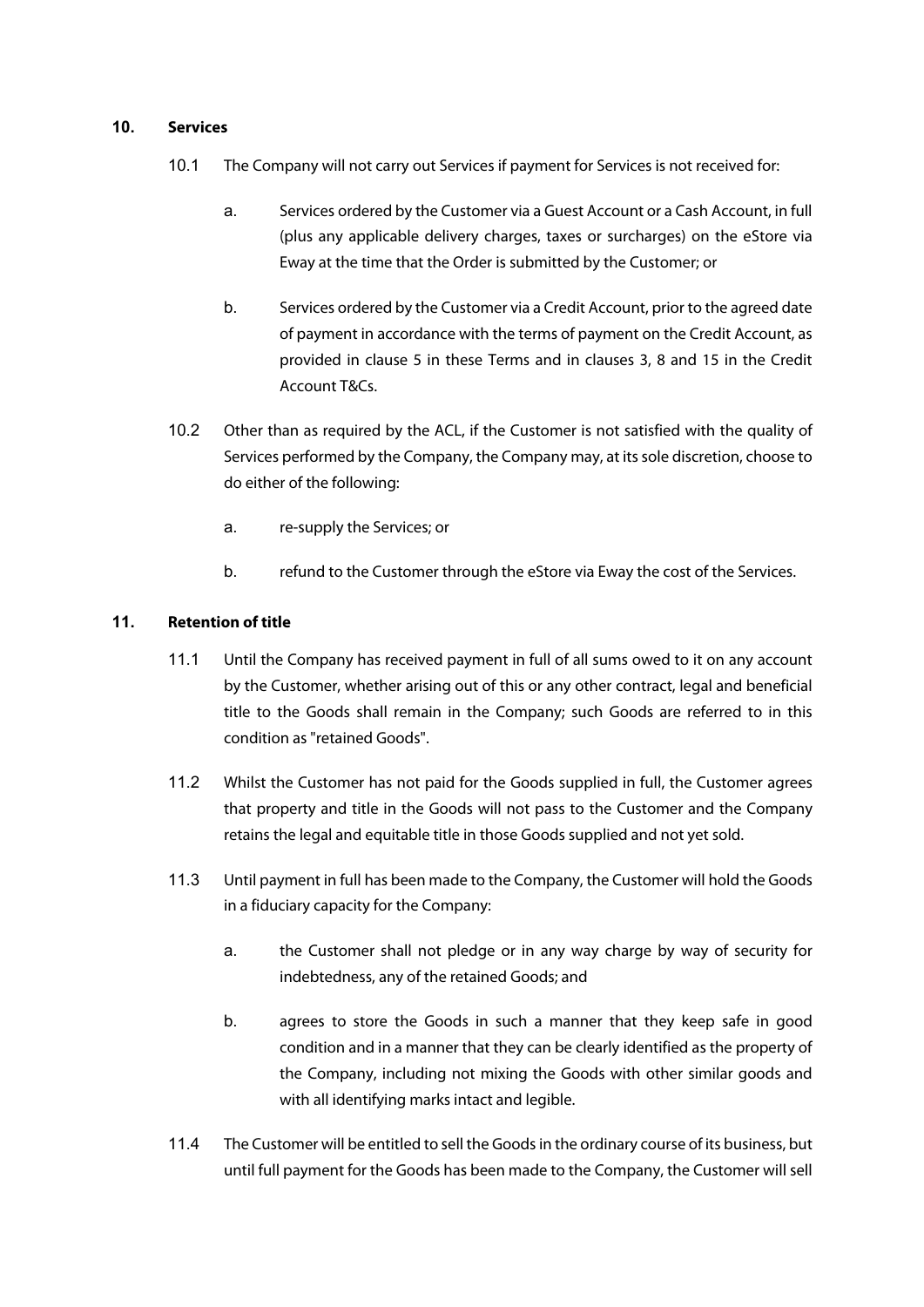as agent and bailee for the Company and the proceeds of sale of the Goods will be held by the Customer on trust for the Company absolutely.

- 11.5 The Customer's indebtedness to the Company, whether in full or in part, will not be discharged by the operation of clause 10 hereof unless and until the funds held on trust are remitted to the Company.
- 11.6 The Customer agrees that whilst property and title in the Goods remains with the Company, the Company has the right, with or without prior notice to the Customer, to enter upon any premises occupied by the Customer (or any receiver, receiver and manager, administrator, liquidator or trustee in bankruptcy of the Customer) to inspect the Goods of the Company and to repossess the Goods which may be in the Customer's possession, custody or control when payment is overdue under these Terms.
- 11.7 The Customer will be responsible for the entirety of the Company's costs and expenses in exercising its rights under clause 11.6. Where the Company exercises any power to enter the premises, the Customer warrants that entry will not give rise to any action of trespass or similar action on the part of the Customer against the Company, its employees, servants or agents.
- 11.8 The Customer agrees that where the Goods have been retaken into the possession of the Company, the Company has the absolute right to sell or deal with the Goods, and if necessary, sell the Goods with the trade mark or name of the Customer on those Goods, and the Customer hereby grants an irrevocable licence to the Company to do all things necessary to sell the Goods bearing the name or trade mark of the Customer.
- 11.9 For the avoidance of doubt, the Company's interest constitutes a 'purchase money security interest' pursuant to the PPSA.

## **12. Use of Cash Accounts and Credit Accounts**

- 12.1 Under no circumstances will the Company be responsible for, and the Customer must indemnify and hereby indemnifies the Company against any costs or liabilities that may arise in relation to, the administration and use of a Cash Account, Guest Account or Credit Account (or any related sub-accounts) registered in the name of the Customer.
- 12.2 Without limiting the generality of clause 12.1, the Customer must indemnify and hereby indemnifies the Company against any mistakes made in the:
	- a. administration or use of a Cash Account, Guest Account or Credit Account (or any related sub-accounts) registered in the name of the Customer; and / or
	- b. the placement of an Order through a Cash Account, Guest Account or Credit Account (or any related sub-accounts) registered in the name of the Customer.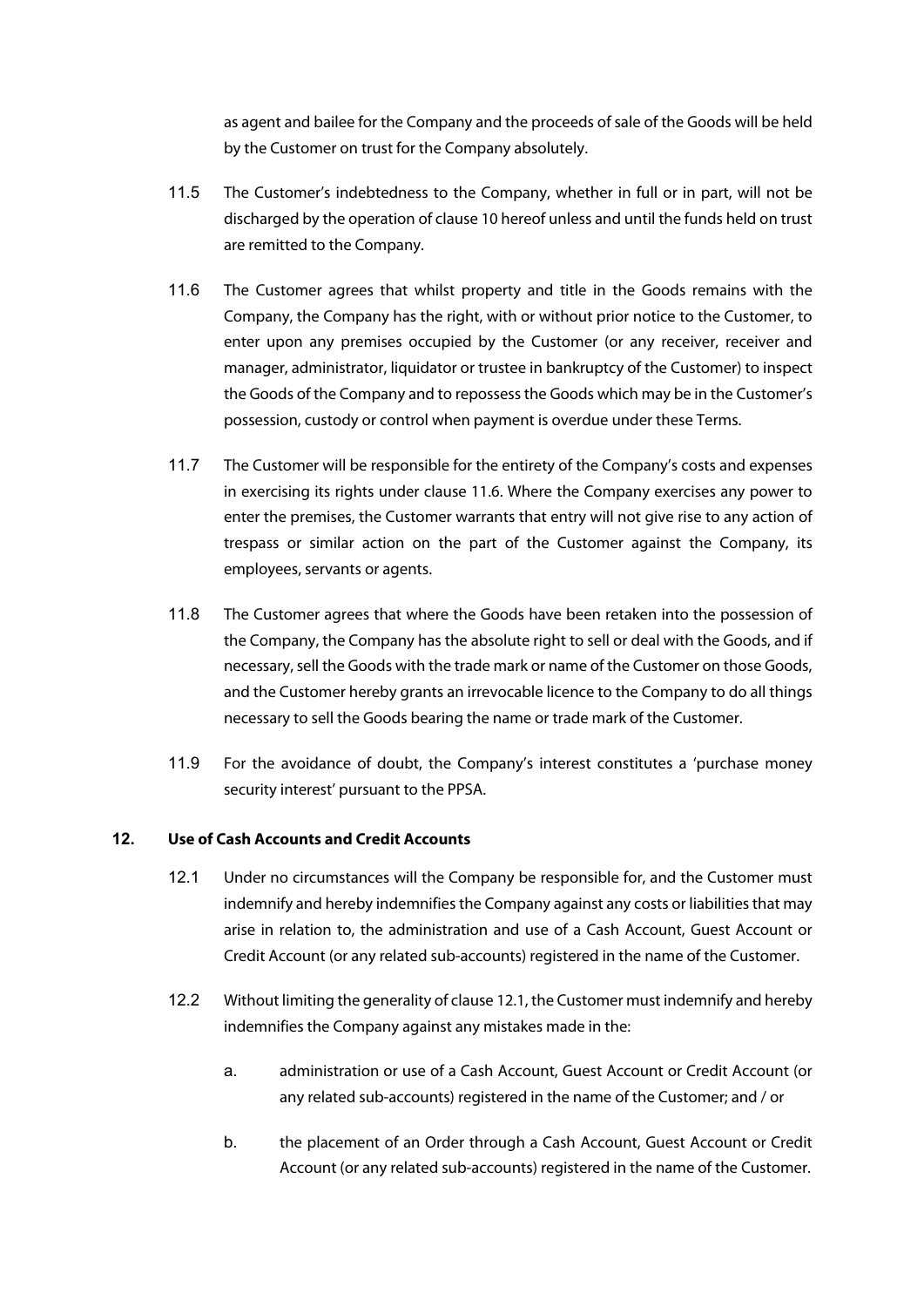# **13. Wrongful Actors**

- 13.1 Where a Cash Account, Guest Account or Credit Account (or any related sub-accounts) is used to place an Order:
	- a. the Company is entitled to assume that the person who has made the Order on behalf of the Customer is authorised and entitled to do so; and
	- b. the Customer under whose name that account is registered will be obligated assume the liabilities incurred as a result of the Order.
- 13.2 Under no circumstances will the Company be responsible for examining or evaluating, and the Company does not accept any responsibility or liability for the actions of, the persons who:
	- a. establishes a Cash Account or Credit Account (or any related sub-accounts) registered in the name of the Customer;
	- b. deals with the Company in administering the a Cash Account or Credit Account (or any related sub-accounts) registered in the name of the Customer; or
	- c. places an Order through a Cash Account or Credit Account (or any related subaccounts) registered in the name of the Customer.
- 13.3 The Customer must indemnify and hereby indemnifies the Company against any costs or consequential losses (whether direct or indirect) associated with the use by a Wrongful Actor of a Cash Account or Credit Account (or any related sub-accounts) registered in the name of the Customer.

# **14. Claims**

- 14.1 Any claim by the Customer for short or wrongful delivery of the Goods must be notified to the Company in writing within fourteen (14) days after delivery of the Goods to the Customer. Any claim which the Customer does not notify within the time aforesaid (time being of the essence) shall be deemed to have been absolutely waived.
- 14.2 If the Customer notifies the Company of any defect in the Goods within the period specified in clause 14.1, and that defect is accepted by the Company (at the Company's sole discretion, acting reasonably), and subject always to the *Competition and Consumer Act 2010 (Cth),* the Customer's sole and exclusive remedy for any damage whether direct, indirect, or consequential will be limited to any one of the below:
	- a. reduction of the purchase price for the Goods by agreement with the Customer;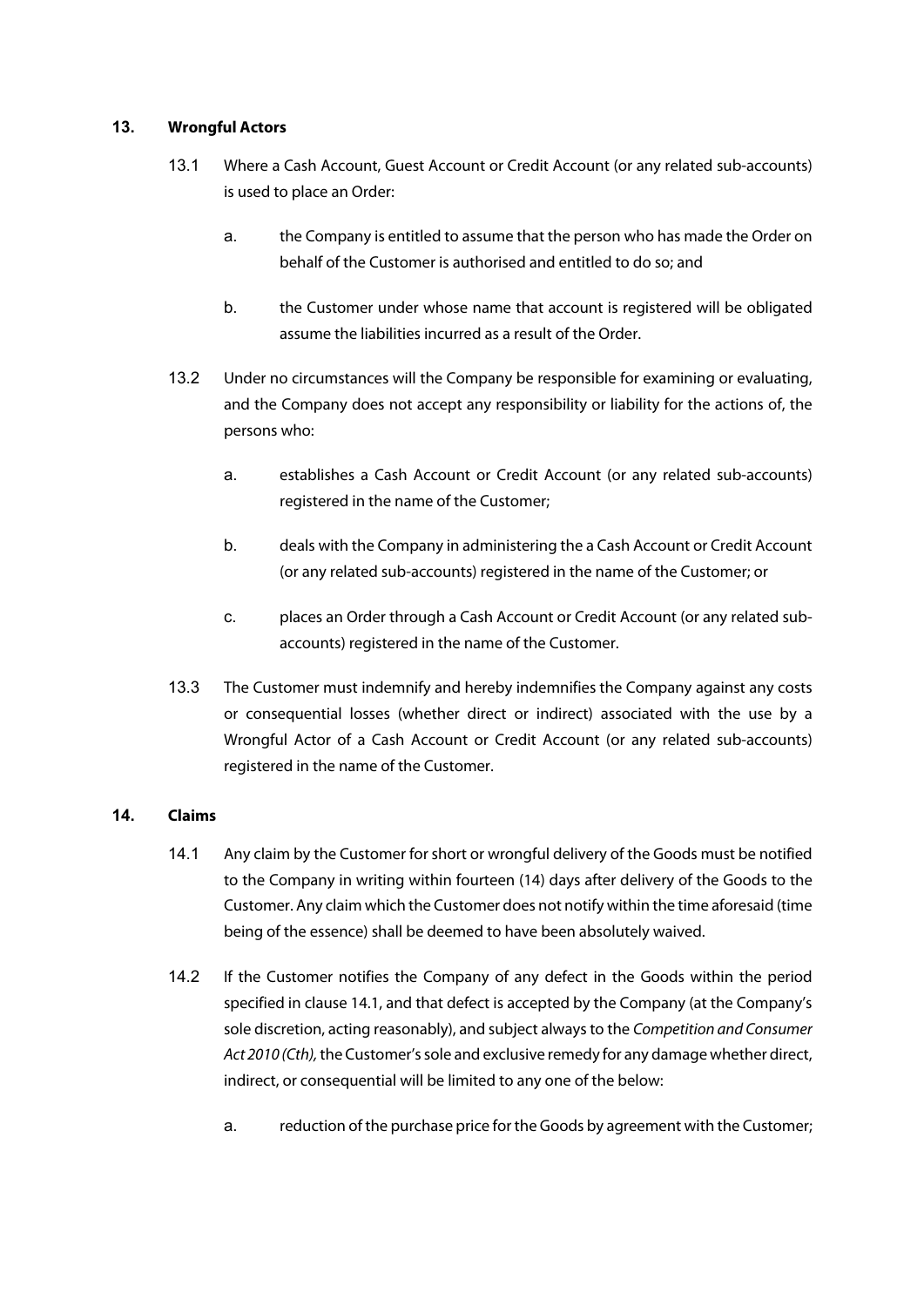- b. acceptance of the return of the Goods and, subject to the Goods being returned in the same condition as when they were delivered to the Customer, refund to the Customer the purchase price for the Goods; or
- c. replacement of the Goods.
- 14.3 Any refund of an Order that is to be provided to the Customer by the Company will be processed through the eStore via Eway.
- 14.4 Subject to law, in the event of any of the Goods being proved to have a manufacturing fault within a period of twenty four (24) months from the date of dispatch from the Company's premises, the Company shall repair the same provide an appropriate refund to the Customer or provide a credit at the Company's discretion.
- 14.5 The limited warranties in relation to the goods under clauses 14.1 and 14.2 apply provided that:
	- a. the Goods have been used by the Customer for the purpose for which they were manufactured;
	- b. the Goods have been properly stored, installed, handled, commissioned and maintained by the Customer;
	- c. the onus lies on the Customer to establish the validity of any request, claim or action under clauses 14.1 and 14.2; and
	- d. any alterations or modifications to the Goods carried out by any party, without the express written approval of the Company, will render the limited warranty in clauses 14.1 and 14.2 null and void.
- 14.6 Other than as required by the Australian Consumer Law, no Goods can be returned for any reason without first obtaining written permission from the Company. Goods returned without authorisation are subject to being returned to the Customer at the Customer's expense.

# **15. Cancellation of terms of credit**

- 15.1 The Company reserves the right to withdraw credit which is linked to a Credit Account at any time, whether the Customer is in default under these Terms or not.
- 15.2 Upon withdrawal of credit linked to a Credit Account registered in the name of the Customer, the Credit Account will become deactivated and all liabilities incurred by the Customer through the Credit Account will become immediately due and payable to the Company.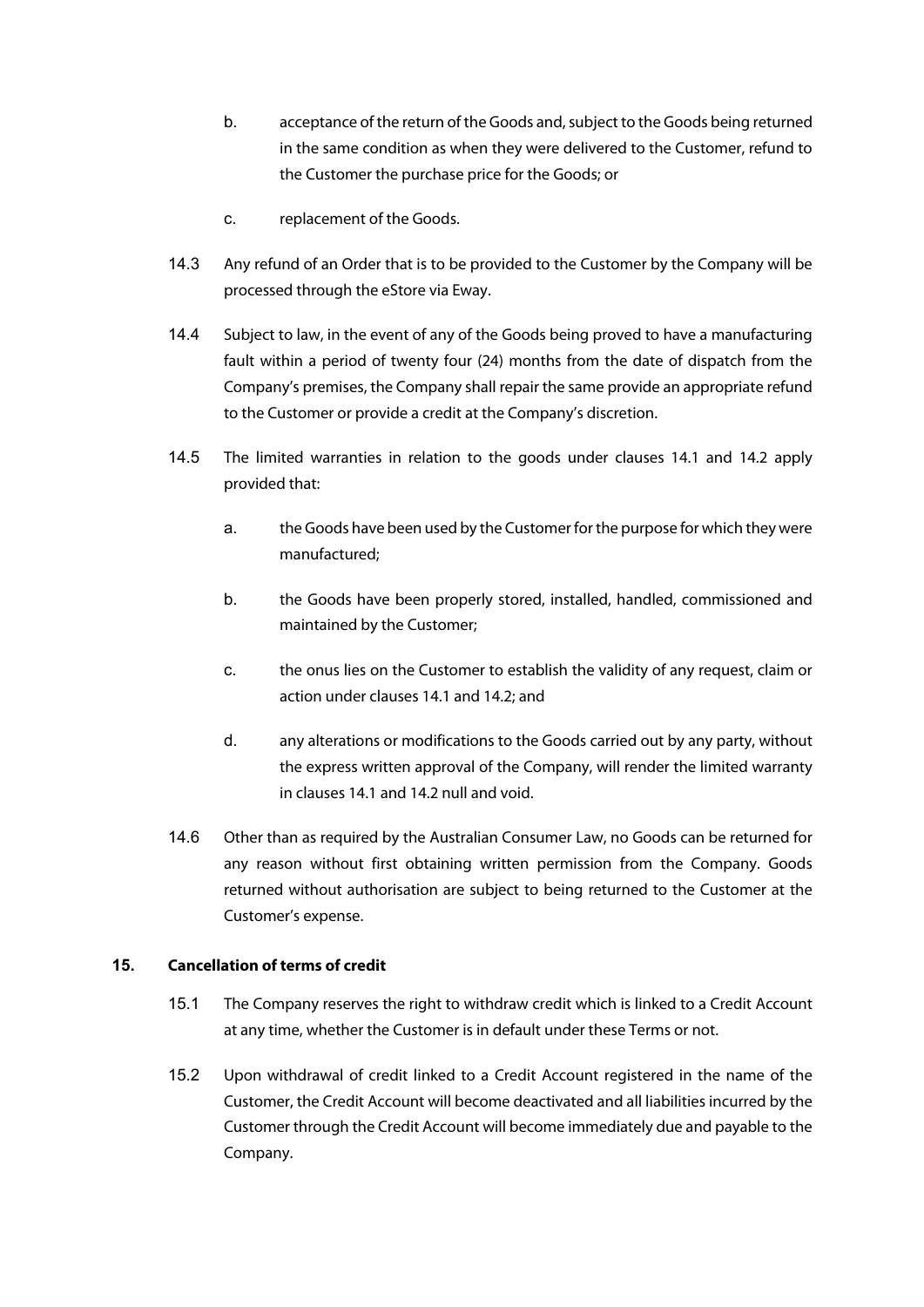## **16. Provision of further information**

- 16.1 The Customer undertakes to comply with any request by the Company to provide further information for the purpose of assessing the Customer's creditworthiness, including an updated credit application.
- 16.2 If the Customer is a corporation (with the exception of a public listed company), it must advise the Company of any material alteration to its corporate structure (for example, a change of directors, shareholders, or its constitution). In the case of a change of directors or shareholders the Company reserves the right to require new guarantors to sign a guarantee and indemnity.

# **17. Insolvency**

17.1 If the Customer becomes insolvent, the Customer remains liable under these Terms for payment of all liabilities incurred hereunder. The Customer remains liable under these Terms even if the Company receives a dividend or payment as a result of the Customer being insolvent.

## **18. Waiver**

- 18.1 A waiver of any provision or breach of these Terms by the Company must be made by an authorised officer of the Company in writing. A waiver of any provision or breach of these Terms by the Customer must be made by:
	- a. if the Customer is an natural person, the Customer in writing; or
	- b. if the Customer is a corporation, an authorised officer of the Customer in writing.
- 18.2 Until ownership of the Goods passes, the Customer waives its rights it would otherwise have under the PPSA:
	- a. under section 95 to receive notice of intention to remove an accession;
	- b. under section 118 to receive notice that the Company intends to enforce its security interest in accordance with land law;
	- c. under section 121(4) to receive a notice of enforcement action against liquid assets;
	- d. under section 129 to receive a notice of disposal of goods by the Company purchasing the goods;
	- e. under section 130 to receive a notice to dispose of goods;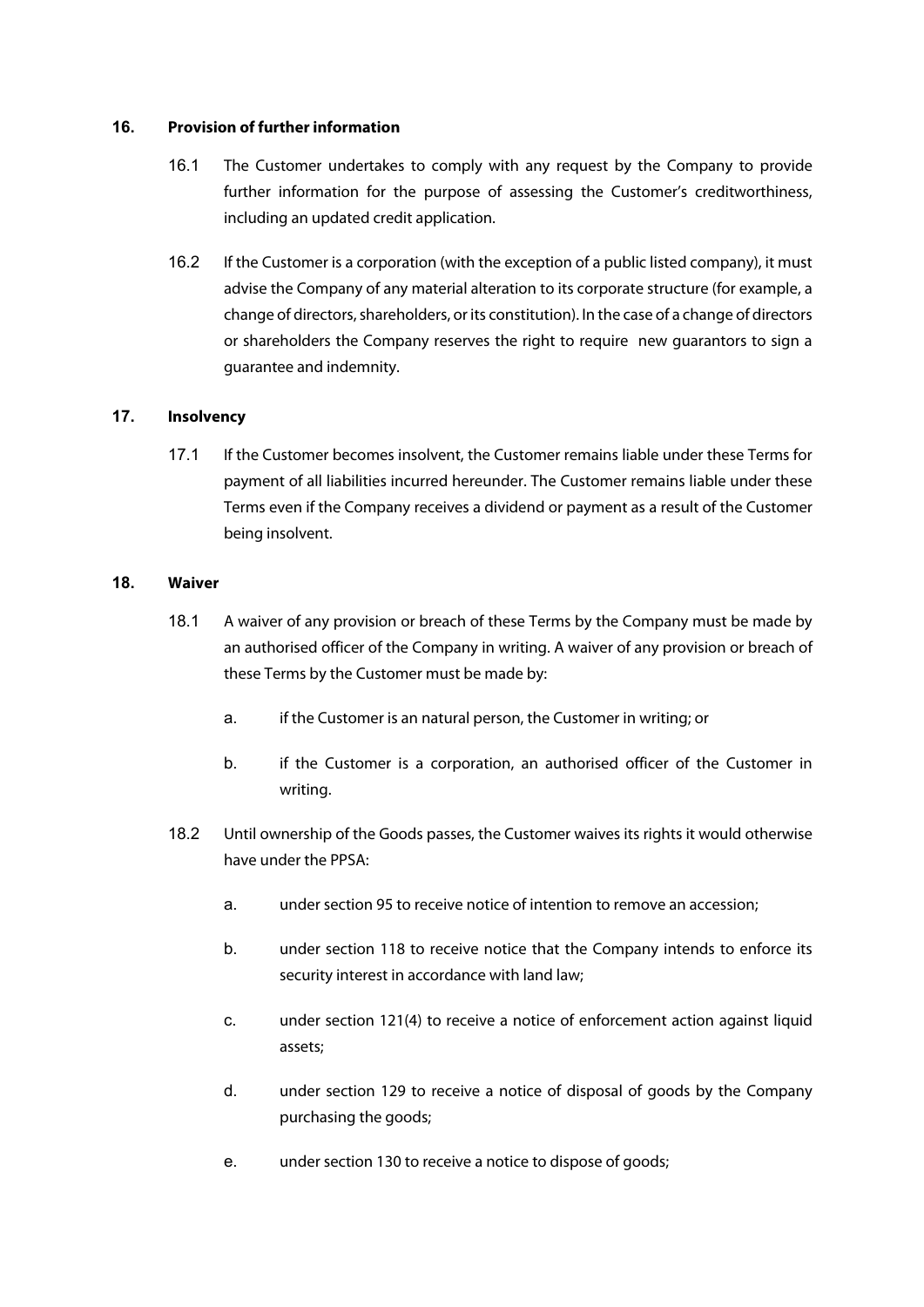- f. under section 132(2) to receive a statement of account following disposal of goods;
- g. under section 132(4) to receive a statement of account if no disposal of goods for each 6 month period;
- h. under section 135 to receive notice of any proposal of the Company to retain goods;
- i. under section 137(2) to object to any proposal of the Company to retain or dispose of goods;
- j. under section 142 to redeem the goods;
- k. under section 143 to reinstate the security agreement; and
- l. under section 157(1) and 157(3) to receive a notice of any verification statement.
- 18.3 The Customer must immediately upon the Company's request:
	- a. do all things and execute all documents necessary to give effect to the security interest created under these Terms; and
	- b. procure from any person considered by the Company to be relevant to its security position such agreements and waivers (including as equivalent to those above) as the Company may at any time require.

# **19. Costs**

- 19.1 The Customer must pay for its own legal, accounting and business costs and all costs incurred by the Company relating to any default by the Customer. The Customer must also pay for all stamp duty and other taxes payable under these Terms (if any).
- 19.2 The Customer will pay any and all the Company's costs and disbursements incurred in pursuing any recovery action, or any other claim or remedy, against the Customer, including but not limited to collection costs, debt recovery fees and legal costs on an indemnity basis. Such costs and disbursements will be due and payable by the Customer to the Company irrespective of whether pursuit of the recovery action, claim or remedy is successful.

# **20. Set-off**

20.1 All payments required to be made by the Customer under these Terms will be made free of any set-off, or counterclaim and without deduction or withholding.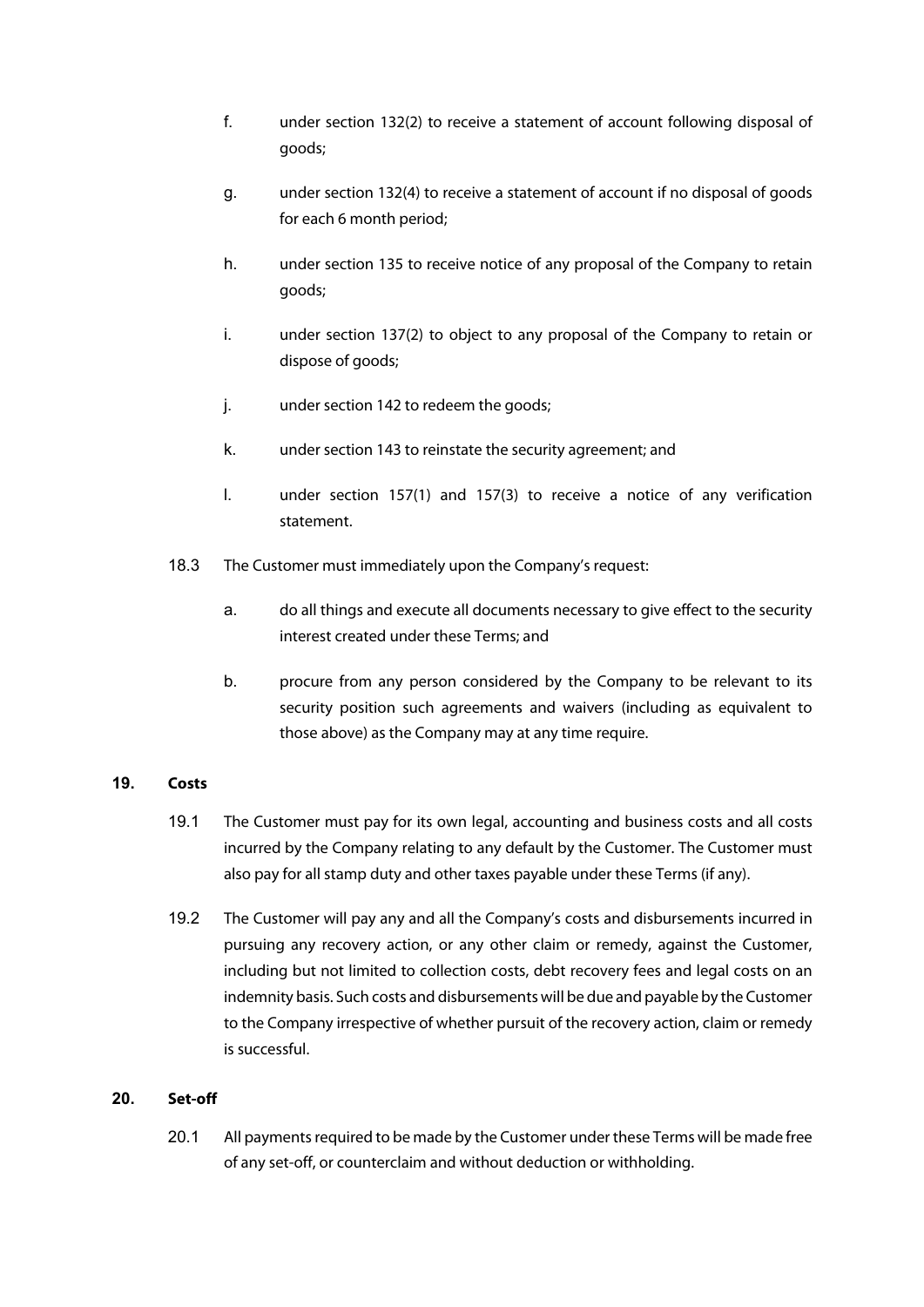20.2 Any amount due to the Company from time to time may be deducted from any monies that may be or may become payable to the Customer by the Company.

## **21. Intellectual property**

- 21.1 All intellectual properties including but not limited to copyrights, trade names, trade markets, patents, and designs (whether registered or unregistered) in connection with any Goods or Services located on the eStore or otherwise provided by the Company under these Terms are vested in the Company.
- 21.2 The Customer must indemnify and hereby indemnifies the Company against any liability to or action by a third party for infringement or alleged infringement of any intellectual property rights.
- 21.3 The Customer may view the eStore and its contents for personal and non-commercial use only and subject to the *Copyright Act 1968* (Cth) and similar legislation, the Customer may not in any form or by any means reproduce, modify, distribute, store, transmit, publish or display within another website or create derivative works from any part of this website or commercialise any information obtained from any part of this website without the prior written consent of the Company or, in the case of third party material, from the owner of the copyright in that material.
- 21.4 The Customer may not modify or copy the layout or appearance of this website nor any computer software or code contained in this website, nor may the Customer decompile or disassemble, reverse engineer or otherwise attempt to discover or access any source code related to the eStore.
- 21.5 The Company warrants that it holds all necessary intellectual property rights in any document or material (including, but not limited to, plans and drawings) that are supplied to the Company for the purpose of the provision of Goods and/or Services and that there is and will be no infringement of any rights or entitlements held by any third party.

## **22. Secure Data and Transmissions**

22.1 Given the nature of the internet, the Company cannot guarantee that any data transmission is totally secure, free from viruses, fault or other conditions which could damage or interfere with the Customer's computer systems and the Company does not warrant that the Customer's access to the website will be uninterrupted, error free or that any defects will be corrected. Whilst the Company and its third parties contractors take precautions to protect information, the Company does not warrant and cannot ensure the security of any content or information the Customer transmits via the eStore. The Customer therefore transmit to the eStore at their own risk and indemnifies the Company against any loss which is caused (directly or indirectly) by such transmission.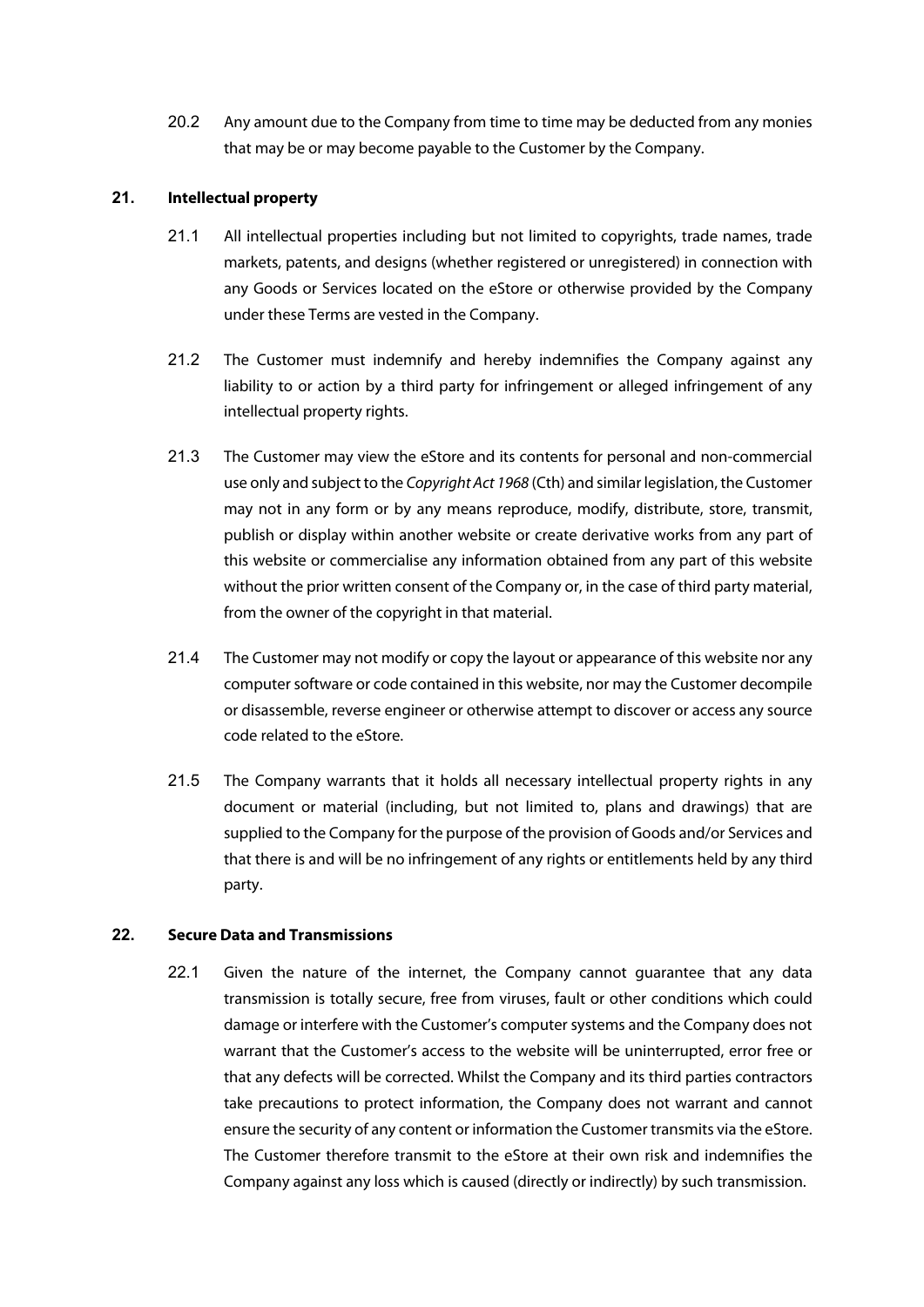22.2 The Customer must take their own precautions to ensure that the process which they use to access the website or any website does not expose them to the risk of viruses, malicious computer code or other forms of interference which may damage their own computer system. For the avoidance of doubt, neither the Company nor its third party contractors will accept any responsibility for any interference or damage to the Customer's own computer system which arises in connection with the Customer's use of the eStore or any linked website.

## **23. Confidentiality**

- 23.1 The Customer shall not, either during the operation of these Terms or at any time thereafter, use or disclose to any person or entity any of the information in relation to the drawing, planning or design of the Installation work performed by the Company, including for the purposes of section 275(6) of the PPSA.
- 23.2 The Customer will inform the Company immediately if any government agency, department, Court, Tribunal requests information or documents relating to these Terms or any dealings with the Company.
- 23.3 The obligation in clause 23.1 does not apply if the information has become public knowledge not due to a breach of an obligation of confidence under clause 23.1 and / or the Customer is required by law to disclose such information, where the Customer is obliged to notify the Company immediately of such requirement.

## **24. Credit Card and Debit Card Fraud**

- 24.1 The eStore employs software from Eway to secure eStore's payment systems.
- 24.2 To the extent permitted by law, the Company will not be responsible for any damages or consequential losses (whether direct or indirect) suffered by a Customer where a credit card or debit card is fraudulently used or is used in an unauthorised manner.

# **25. Third Parties**

25.1 The eStore may contain links to other websites, content or resources, which are owned or operated by third parties. These linked websites are not under the Company's control and the Company is not responsible for the operation, availability or contents of any linked website or any link contained in a linked website. The Company provides these links to the Customer for convenience only and the inclusion of any link does not imply the Company's endorsement of the linked website. The Customer will access linked websites at their own risk. Subject to any non-excludable rights, the Company disclaims all warranties, express and implied, asto the accuracy, value, legality or otherwise of any materials or information contained on linked website.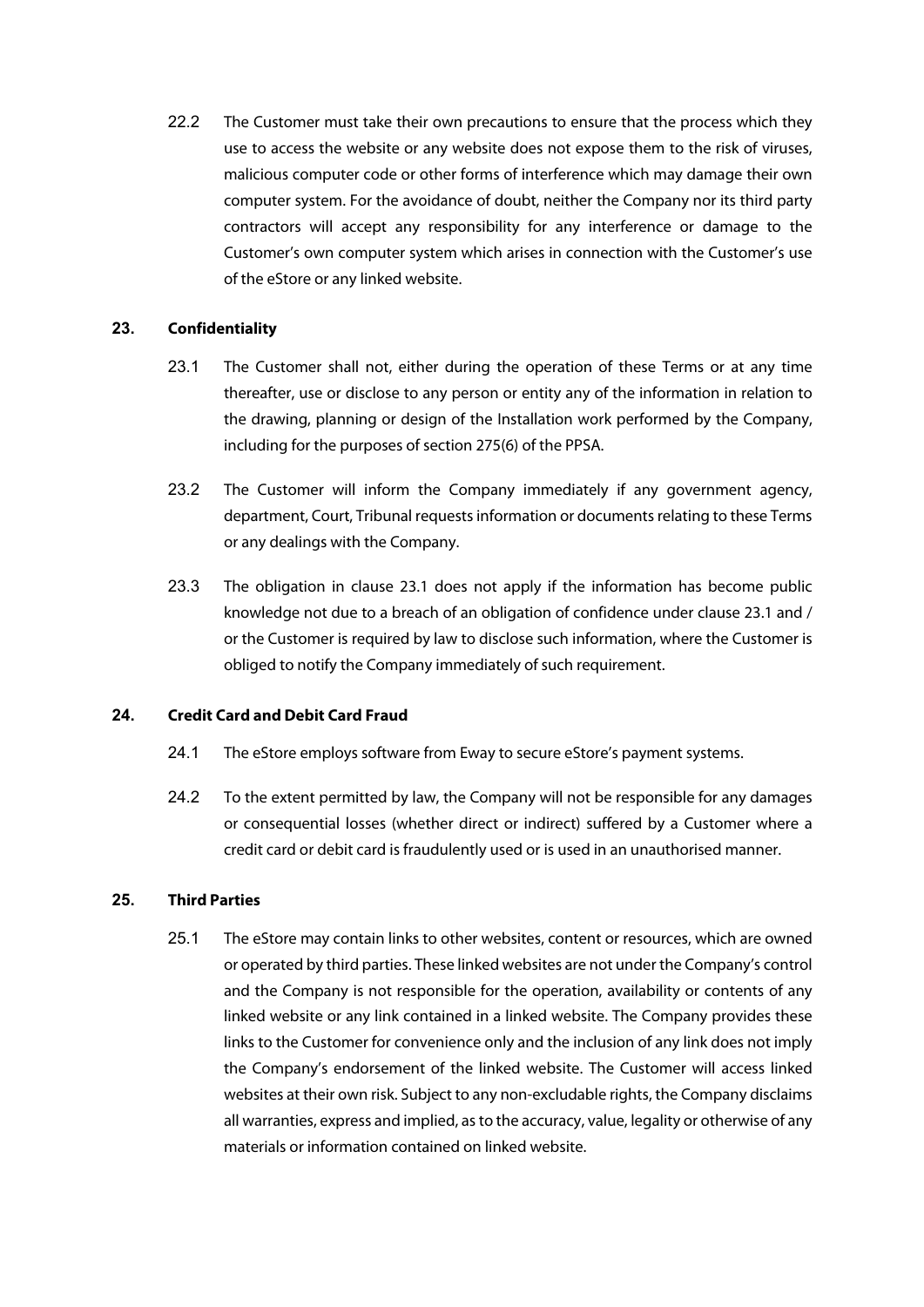- 25.2 Unless stated otherwise, these third-parties are not in any way affiliated with the Company or any Related Body Corporate of the Company.
- 25.3 Under no circumstances will the Company be responsible for examining or evaluating, and the Company does not warrant or accept any responsibility or liability for the actions or offerings of:
	- a. any third party whose website link is provided on the eStore; or
	- b. the content of such a third party's website.

## **26. Miscellaneous**

- 26.1 Nothing in these terms of use operate to exclude, modify or restrict the application of any provision, the exercise of any remedy, or the imposition of any liability under ACL. To the extent permitted by law (and where the consumer guarantees under the ACL do not apply), under no circumstances will the Company be held responsible or liable in any way for any claims, damages, losses, expenses, costs or liabilities whatsoever (including, without limitation, any direct or indirect damages for loss of profits, economic or financial loss, damages, consequential loss, loss of opportunity or benefit, loss of a right, business interruption, or any other indirect loss suffered by the Customer) caused to the Customer by any activity including but not limited to strikes, lockouts, fires, riots, war, embargoes, civil commotions, acts of God or any other activity that is under the Customer's control and beyond the Company's control.
- 26.2 The Company is not liable or deemed to be in breach of contract by reason of any delay in performing, or any failure to perform any of the Services or Installation works if the delay or failure was due to any cause beyond the Company's control, including but not limited to an act of God, government act, fire explosion, accident, hazardous material, civil commotion, industrial dispute or any other cause that is under the Customer's control.
- 26.3 The Customer will, at the request of the Company, execute documents and do such further acts as may be required for the Company to register the security interest granted by the Customer under the PPSA.
- 26.4 The Customer agrees to accept service of any document required to be served, including any notice under this agreement or the PPSA or any originating process, by prepaid post at any address nominated in this application or any other address later notified to the Company by the Customer or the Customer's authorised representative.
- 26.5 The Customer further agrees that where we have rights in addition to those under part 4 of the PPSA, those rights will continue to apply.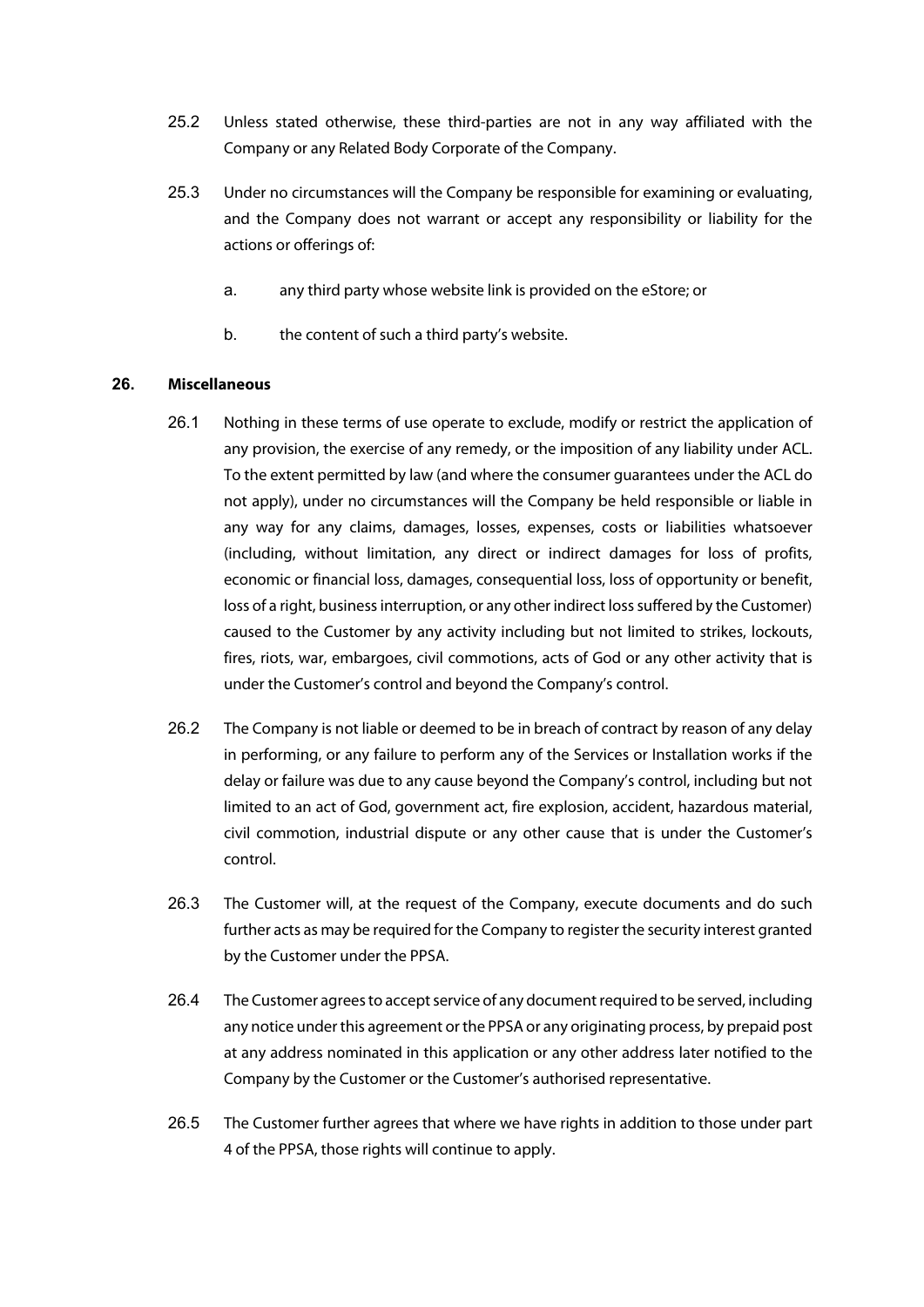- 26.6 The Customer irrevocably grants to the Company the right to enter upon the Customer's property or premises, without notice, and without being in any way liable to the Customer or to any third party, if the Company has cause to exercise any of their rights under sections 123 and / or 128 of the PPSA, and the Customer shall indemnify the Company from any claims made by any third party as a result of such exercise.
- 26.7 Nothing in this agreement shall be read or applied so as to purport to exclude, restrict or modify or have the effect of excluding, restricting or modifying the application in relation to the supply of any goods and / or services pursuant to this agreement of all or any of the provisions the *Competition and Consumer Act 2010* (Cth) or any relevant State or Federal Legislation which by law cannot be excluded, restricted or modified.

## **27. Severance**

- 27.1 If any provision of these Terms is not enforceable in accordance with its terms, other provisions which are self-sustaining are, and continue to be, enforceable in accordance with their terms.
- 27.2 If any part of these Terms is invalid or unenforceable, that part is deleted and the remainder of the agreement remains effective.

#### **28. Variation**

- 28.1 The Customer agrees that Terms may be varied, added to, or amended by an authorised officer of the Company at any time by written notice to the Customer.
- 28.2 Any proposed variation to these Terms by the Customer must be requested in writing. The Company may refuse any such request without providing reasons either orally or in writing.

#### **29. Consent to register**

29.1 The Customer waives any right or entitlement to receive notice of the registration of any security interest(s) created by this instrument on the Personal Property Securities Register.

#### **30. Entire agreement**

30.1 These Terms constitute the entire agreement between the parties relating in any way to its subject matter. All previous negotiations, understandings, representations, warranties, memoranda or commitments about the subject matter of this agreement are merged in these Terms and are of no further effect. No oral explanation or information provided by a party to another affects the meaning or interpretation of this agreement or constitutes any collateral agreement, warranty or understanding.